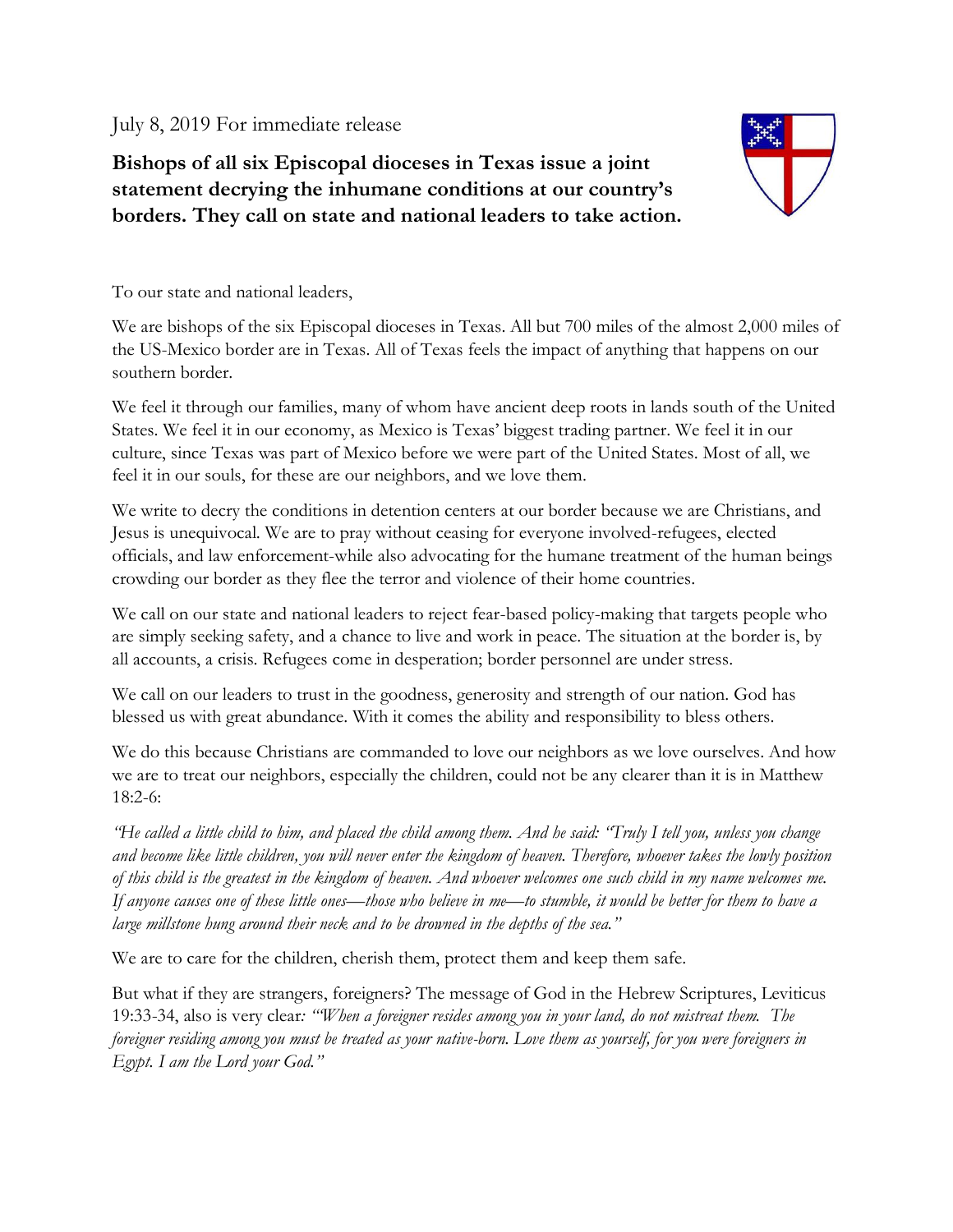And again, in Matthew 25: 31-40. *"I was hungry and you gave me food, I was thirsty and you gave me drink, I was a stranger and you welcomed me."* And, in Matthew 25:40: *"Truly I say to you, as you did it to one of the least of these, you did it to me."*

This is not a call for open borders. This is not saying that immigration isn't complicated. This is a call for a humane and fair system for moving asylum seekers and refugees through the system as required by law. Seeking asylum is not illegal. Indeed, the people at our border are following the law when they present themselves to border authorities.

Asylum is "a protection granted to foreign nationals already in the United States or at the border who meet the international law definition of a 'refugee,' which is 'a person who is unable or unwilling to return to his or her home country, and cannot obtain protection in that country, due to past persecution or a well-founded fear of being persecuted in the future 'on account of race, religion, nationality, membership in a particular social group, or political opinion.'"

Congress incorporated this definition into U.S. immigration law in the Refugee Act of 1980. The Refugee Act established two paths to obtain refugee status—either in the United States as an asylum seeker or from abroad as a resettled refugee.

As Christians, we seek to follow the biblical and moral imperatives of our Lord. In addition, the United States has legal obligations through international law as well as our own immigration law to provide protection to those who qualify as refugees.

And while the border authorities can detain asylum seekers, courts have ordered them to do so in "safe and sanitary conditions." Credible news reports documenting unsafe conditions, especially for children, have made it clear this is not happening in consistent and sustained ways, as resources and personnel are overwhelmed by the situation.

This nation has the resources to handle these refugees humanely. We call on our leaders to find the will to do so swiftly.

| The Episcopal Diocese of Dallas      | The Episcopal Diocese of the Rio Grande   |
|--------------------------------------|-------------------------------------------|
| The Rt. Rev. George Sumner           | The Rt. Rev. Michael Buerkel Hunn         |
| Episcopal Diocese of Fort Worth      | Episcopal Diocese of Texas                |
| The Rt. Rev. J. Scott Mayer          | The Rt. Rev. Andrew Doyle,                |
| The Rt. Rev. Sam B. Hulsey           | The Rt. Rev. Jeff W. Fisher               |
| The Rt. Rev. Rayford B. High Jr.     | The Rt. Rev. Kathryn M. Ryan              |
| Episcopal Diocese of Northwest Texas | Episcopal Diocese of West Texas           |
| The Rt. Rev. J. Scott Mayer          | The Rt. Rev. David Reed                   |
|                                      | The Rt. Rev. Jennifer Brooke-<br>Davidson |